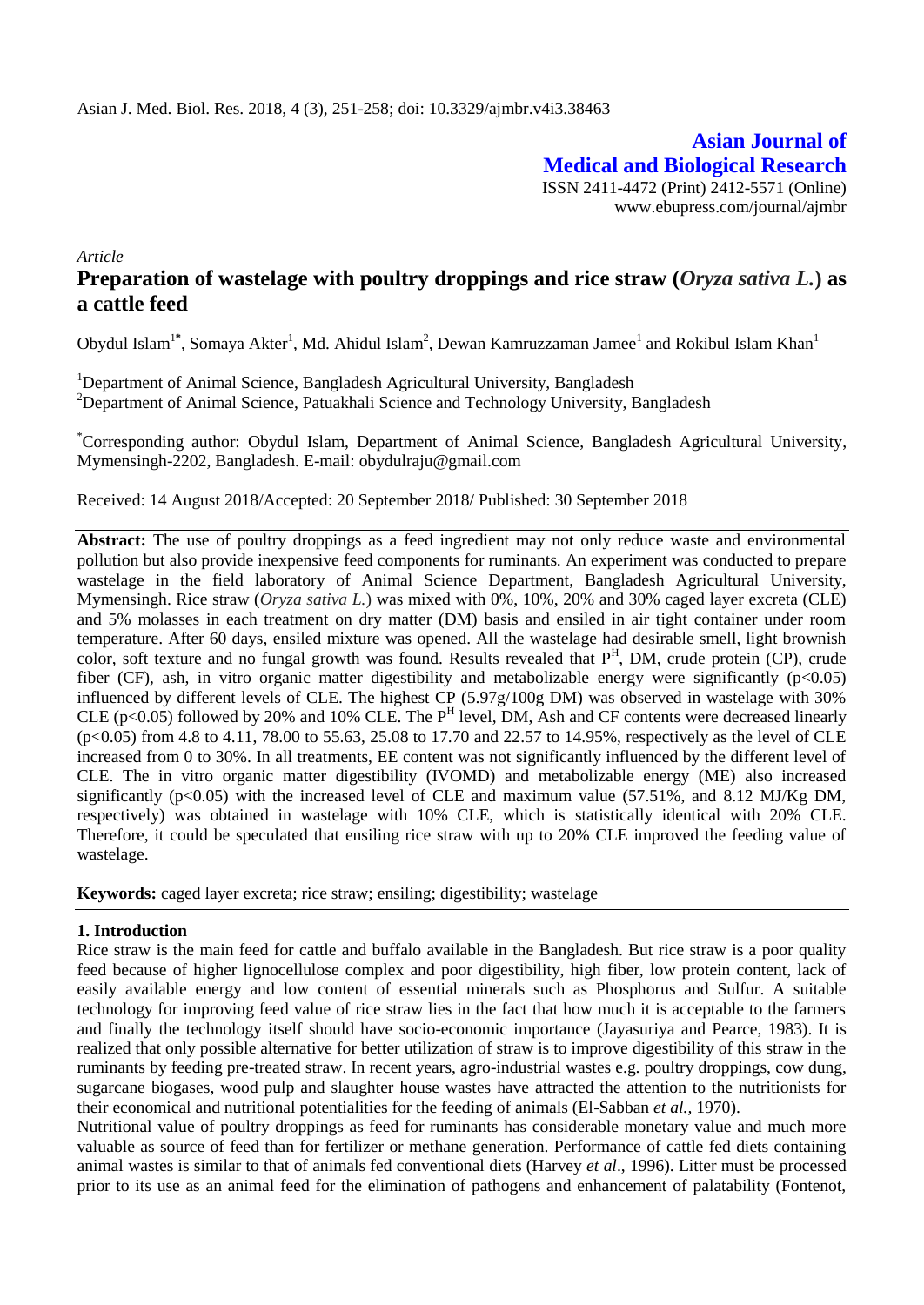1990). Martin *et al*. (1998) showed in their survey of 86 samples of poultry litter processed by different methods that no pathogenic bacteria are present in poultry litter regardless of its processing method. Poultry wastes are higher in nutritional value and can be a valuable feed for ruminant (Fontenot *et al.,* 1971). It contains about 28- 30% crude protein out of which 36-50% is true protein (Bhattacharya and Taylor, 1975). Poultry droppings are a good source of protein and can compete favorably with any other protein sources and do not contain any antinutritional substances in animal diet (Douglas, 1990). Poultry wastes are higher in nutritional value than other animal wastes and especially rich in crude protein and minerals.

The utilization of the waste as feed for ruminant became a convenient option of disposing of the wastes (Mavimbela, 2000). Ruminant have the ability to digest low quality feedstuffs that are not usable by other livestock species. One such feedstuff is poultry manure, which provides opportunities for both the poultry producer and the beef producer. The large quantities of manure produced during modern poultry production are expensive to dispose safely. Feeding poultry excreta is a means of disposing of a waste product while concurrently supplying a low-cost protein feed to ruminant. Poultry waste can be rendered free of pathogens by ensiling (Hadjipanayiotou, 1982; Daniels *et al*., 1983) and deep stacking (Strickler, 1977). These ensiled mixtures may be utilized as an important source of protein and energy in the diet of ruminants. Addition of molasses and ensiling of crop residues can be the effective means of improving the nutritive value. It is suitable for feeding ruminants as it is wholesome, effective, palatable, dust free and promotes fermentation. It helps in facilitating the natural preservation by lowering the pH and producing lactic acid bacteria. Wastelage with poultry droppings was found to be a satisfactory supplemental protein source for lactating dairy cattle (Sitorus *et al*., 1980), beef cattle (Cooper *et al*., 1974), and also sheep (Goering and Smith, 1977). Poultry droppings may be an important source of protein as well as energy for ruminants. A large number of researchers did not find any significant differences in the carcass or its quality. Fontenot *et al*. (1971) found that broiler litter to finishing beef steers did not adversely affect the taste of the meat. Many scientists have reported no significant effects of feeding poultry waste on milk composition, and flavor (NRC, 1983).

Ensiling of chopping rice straw along with poultry droppings and molasses may produce a good quality wastelage for feeding cattle having desire palatability, nutrient content and digestibility. So, ensiling rice straw with poultry excreta and molasses will increase crude protein and other nutritive value of the diet. Ensiling poultry excreta may be a simple and low cost option, of disposing poultry droppings and reducing feed cost for ruminant. Considering the above evidence the present study was under taken to find out a convenient option of proper recycling of poultry droppings, to evaluate the nutritive value of rice straw ensiled with caged layer excreta (CLE) and molasses in varying proportions as well as to determine the optimum proportion of caged layer excreta (CLE) and ensiling period that will improve the feed value of rice straw.

## **2. Materials and Methods**

### **2.1. Collection of experimental materials**

Preparation of wastelage and related activities were carried out in the Goat and Sheep farm, Department of Animal Science, Bangladesh Agricultural University, Mymensingh during the period from  $24<sup>th</sup>$  June to  $22<sup>th</sup>$ August 2014. The laboratory analysis was completed in the Animal Science and Animal Nutrition laboratory of the department of Animal Science and Animal Nutrition, respectively, Bangladesh Agricultural University, Mymensingh.

Caged layer excreta and rice straw were collected from Poultry Farm and field of Goat and Sheep Farm respectively, Bangladesh Agricultural University, Mymensingh. For the collection of layer droppings, polyethylene sheet was placed under the cage of birds in the poultry shed. During collection enough care was taken so that the layer droppings would be free from feather, sand or other materials. Molasses, sacks, air tight plastic containers and polythene sheet were purchased from available local market.

### **2.2. Preparation of wastelage**

The experiment was laid out in a Complete Randomized Design (CRD) with 3 replicate in each treatment. The investigation was carried out to study the using fresh caged layer excreta with rice straw for making wastelage as a feed for cattle. The treatments under the study were  $T_0$  (0% caged layer excreta + 5% molasses + 95%) rice straw),  $T_1$  (10% caged layer excreta + 5% molasses + 85% rice straw),  $T_2$  (20% caged layer excreta + 5% molasses + 75% rice straw) and  $T_3$  (30% caged layer excreta + 5% molasses + 65% rice straw). The amounts of all of the above ingredients were measured on DM basis.

Rice straw was collected just after harvesting the paddy. After collecting rice straw were chopped about 3-4 cm long. Then wastelage was prepared by mixing previously chopped rice straw with fresh poultry litter and molasses in varying ratios: 95:0, 85:10, 75:20, 65:30 and 5% molasses in each treatment. For proper mixing,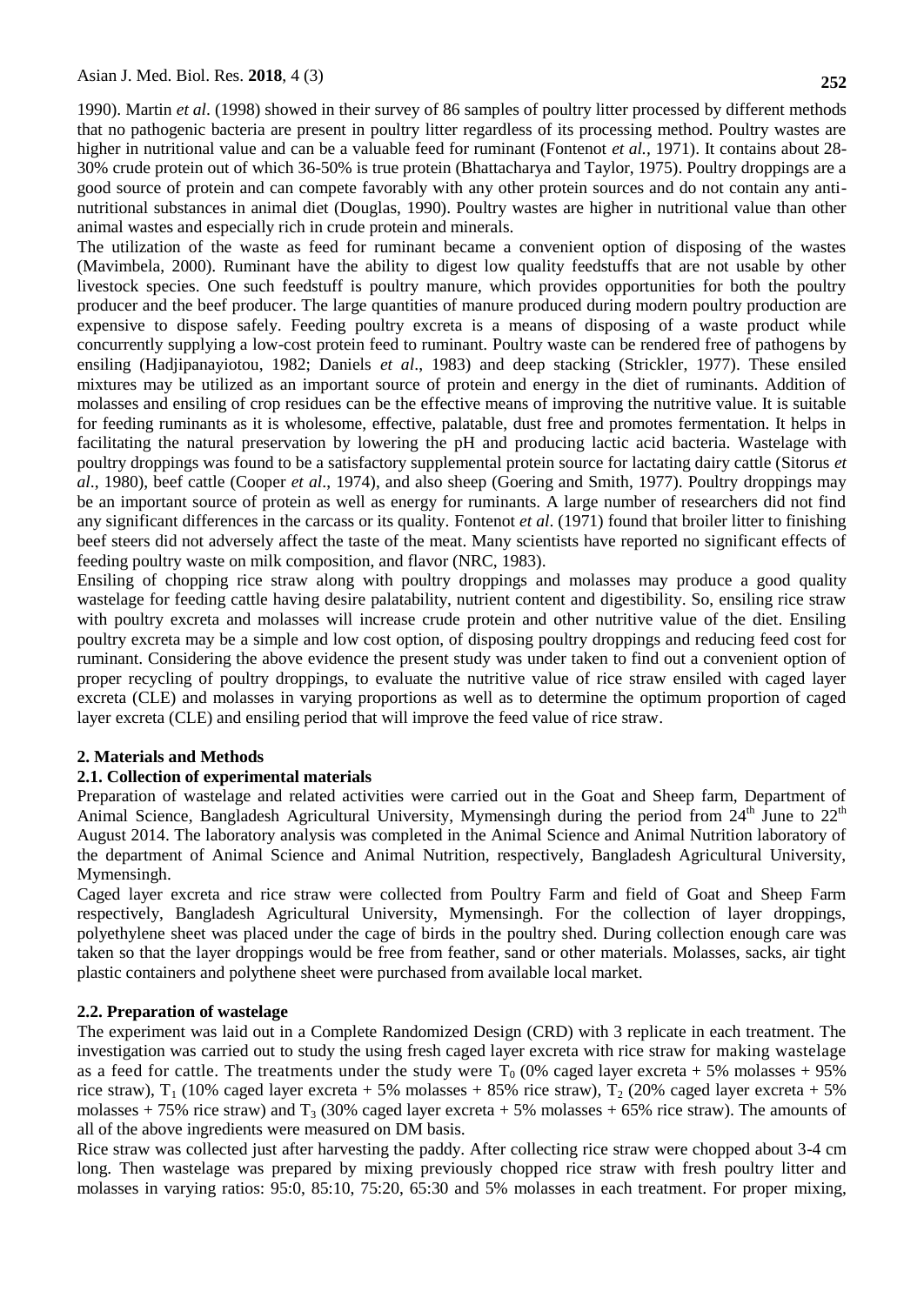caged layer excreta and molasses were mixed primarily and then finally mixed with rice straw. When rice straws were properly mixed with caged layer excreta and molasses, these were placed into air-tight polythene sacks which were previously marked according to the treatment. Finally containers were kept in a room (25 to 28 °C) for 60 days for successful ensiling.

## **2.3. Chemical analysis**

Portion of poultry droppings and rice straw were dried in the sun and then ground to pass through 40 mm mesh sieve. After grinding, the samples were subjected to chemical analysis for organic matter (OM), crude protein (CP), crude fiber (CF), ether extract (EE) and total ash (Ash) following the procedure of AOAC (2004). Chemical composition of ingredients used in the experiments is shown in Table 1.

Wastelage samples were collected to observe how many days need to get a good wastelage. Finally, they were opened at 60 days. Duplicate wastelage samples were taken and mixed thoroughly, one for DM and pH determination and another one were dried in oven at 55 °C for 72 hours for chemical analysis. PH of the wastelage sample was determined by using a digital laboratory pH-mV meter (Ino. Lab., Germany) after putting 2g sample in 50 ml distilled water. To determine the nutritive value of the wastelage, respective dry samples were subjected to proximate analysis for dry matter (DM), crude protein (CP), crude fiber (CF), ether extract (EE), ash, nitrogen free extract (NFE) following the methods described by AOAC (2004). In vitro organic matter digestibility (IVOMD) and metabolizable energy (ME) content of wastelage were done following the procedure described by Menke *et al*. (1979).

## **2.4. Statistical analysis**

The analysis of variance was done by using 'MSTAT' and 'SPSS' computer package program for a Complete Randomized Design, and differences among the treatment means were determined by Duncan's Multiple Range Test (DMRT).

## **3**. **Results and Discussion**

## **3.1. Physical properties and P<sup>H</sup>of wastelage**

The physical properties of wastelage of different treatments  $(T_0, T_1, T_2, T_3)$  are shown in Table 2. All the treatments had good color and soft textures but controlled  $(T_0)$  treated wastelage remained hard. Fungus propagation was not observed in poultry droppings treated straw but some seen in controlled treatment. Among all the treatments,  $T_1$  (10% CLE) and  $T_2$  (20% CLE) had good smell but  $T_3$  (30% CLE) had pungent smell which was not acceptable by cattle. A pleasing aroma, good color and soft texture was obtained when poultry droppings were ensiled with maize forage (Harmon *et al.,* 1975), citrus pulp or weeds (Hadjipanayiotou, 1982) and Oat forages (Khatun *et al.,* 2013).

The  $P<sup>H</sup>$  of wastelage is shown in Figure 1. Significant differences ( $p<0.05$ ) were observed among the treatments. The highest  $P^H$  value was observed by treatment  $T_0$  followed by  $T_1$ ,  $T_2$  and  $T_3$ . It was observed that  $P^H$  value decreased with the increase level of caged layer excreta. The lower  $P<sup>H</sup>$  of wastelage indicates good fermentation quality which was due to presence of molasses and higher water soluble carbohydrates in fodder that enhanced lactic acid production. Roothaert *et al.* (1992) indicated that ensiled materials should reach a P<sup>H</sup> of less than 5 in order to destroy fungus and other pathogens. In the present studies, P<sup>H</sup> values lower than 5 were attained in all wastelage indicates good fermentation quality.

### **3.2. Chemical composition of wastelage**

The dry matter contents of wastelage of different treatments are shown in Table 3. It was observed that Dry Matter (DM) content  $(g/100g)$  of wastelage differed significantly (p<0.05) among the treatment groups. Ensiling with caged layer excreta significantly ( $p<0.05$ ) decreased the dry matter (DM) content of wastelages among the treatments. DM content decreased linearly from 78.00 to 55.63% with increased level of caged layer excreta from 0 to 30% of the total dry matter. Another reason of decreasing the DM content in the study may be due to addition of water during ensiling. DM decreased from 22.58 to 20.83% in ensiled maize stover (Otieno *et al.,* 1986) and from 29.1 to 26.5% (Hiep and Man, 2003). Snijders and Wouters, (2004) reported DM loss of 81% in ensiled maize stover. DM content was reduced from 28.0 to 26.4%, with increasing the ensiling time from 2 to 4 months (Man and Wiktorsson, 2003. But, Khatun *et al.* (2013) reported that the increasing level of DM in ensiled Oat forage with increased level of caged layer excreta. Similar result was reported by Flachowsky and Hennig (1990).

The Organic Matter (OM) content of the treatments is shown in Table 3. The present study indicates that the OM content was significantly  $(p<0.05)$  differed among the treatment groups. The OM content was the highest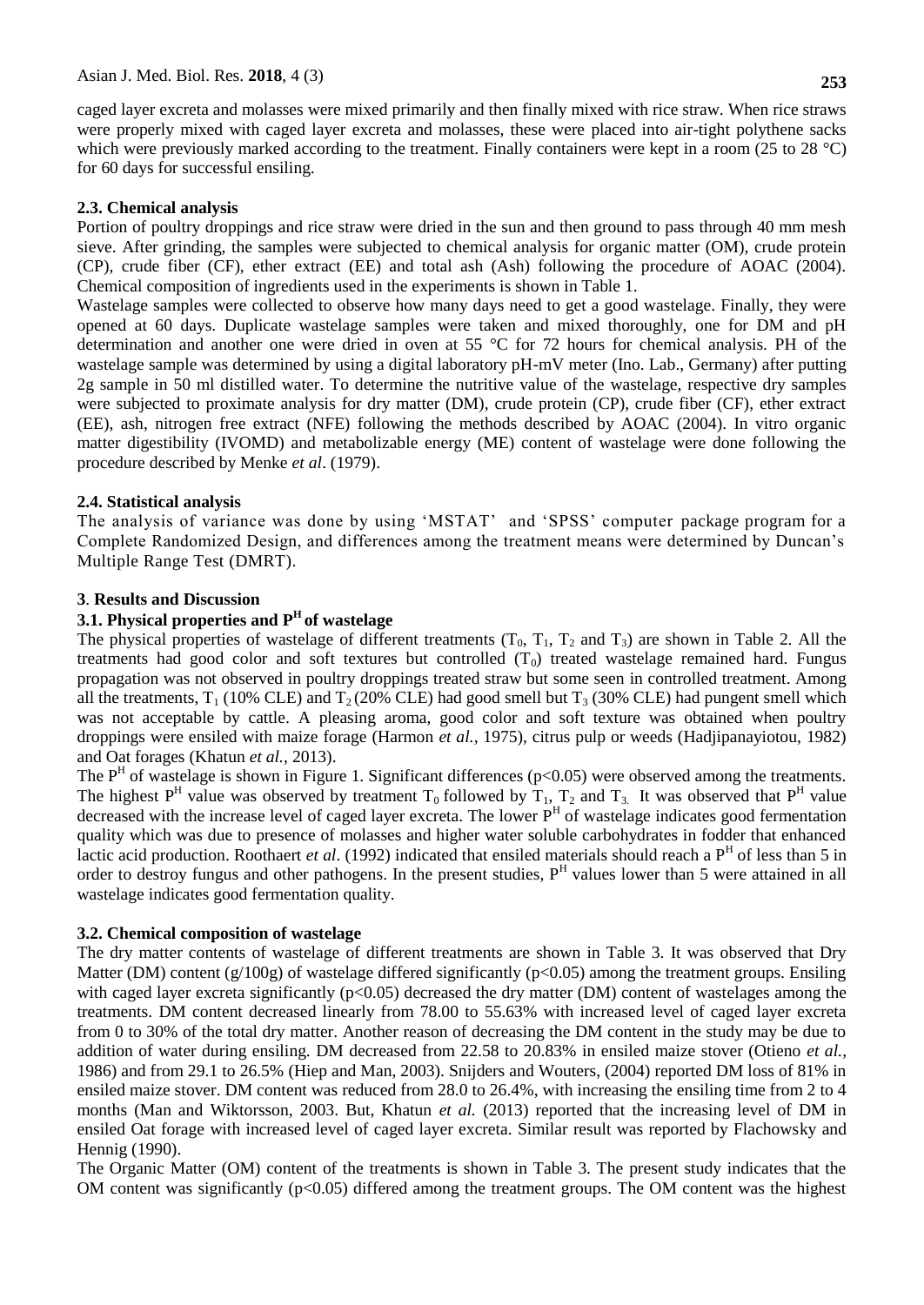(73.53<sup>a</sup>±0.28%) in T<sub>1</sub> and lowest (67.72<sup>d</sup>±1.35%) in T<sub>0</sub> treatment groups of ensiling with caged layer excreta. OM is decreased with the urea treatment of maize stover (Smith *et al.,* 1989). Kayongo *et al.* (1986) reported that OM content slightly increased with increasing time when maize stover ensiled with caged layer waste (nitrogen source) which supports the present findings. Due to ensiling time in the presence or absence of additives, organic matter may be increased or decreased, which may depend on different factors such as biochemical or microbial reactions during ensiling period.

Crude protein (CP) content of the wastelage was increased with increased proportion of CLE (Table 3). CP content significantly ( $p<0.05$ ) increased steadily with adding CLE from 5.22% in wastelage with 10% caged layer excreta to 5.97% in wastelage with 30% caged layer excreta. Wastelage with 30% caged layer excreta (T3) was found highest (p<0.05) than other treatments. The lowest (4.26%) CP content was found in  $T_0$  (0% CLE) treatment group. The CP content differed  $(p<0.05)$  with the addition of caged layer excreta (CLE). In contrast to the present findings, Daniels *et al*. (1983) reported that maize stover ensiled broiler litter for 6 weeks and found that CP was increased with increased proportion of poultry litter. Ngele *et al.* (2006) ensiled rice straw with poultry litter at different ratios and recorded the highest crude protein in ratio 50:50. CP content increased with the ensiling time increase when maize stover ensiled with nitrogen source CLE (Kayongo *et al.,* 1986). Khatun *et al.* (2013) and Al-Rokayan *et al*. (1988) agree with the present findings. Both of them, reported that the crude protein of forages ensiled with broiler litter increased with increased proportion of poultry litter. Similar result has been reported by Hadjipanaytou (1984) and Flachowsky and Hennig (1990).

The crude fibre (CF) content was decreased significantly  $(p<0.05)$  from 22.57 to 14.95% with the addition of caged layer excreta (0 to 30%) is shown in Table 3. CF of straw is reduced with increasing the ensiling time, when ensiled with caged layer waste (nitrogenous source) (Kayongo *et al.,* 1986). CF content of straw reduced with ensiling time (Man and Wiktorsson, 2003). Rasool *et al.* (1998) also observed a decline in NDF, hemicelluloses and cellulose (fiber component) in fodder ensiled with broiler litter and molasses. The decline in crude fiber might be due to hydrolysis of uric acid available in poultry litter to ammonia which can effectively break down the lignin bond in roughage (Ngele *et al.,* 2006). Baba *et al.* (2010) who reported that when Kyasuwa hay (*Pennisetum pedicellatum*) ensiled with poultry litter, the CF content was decreased from 20.46% in treatment 80:20 to 15.95% in 50:50. The reason of CF decrease may be due to addition of poultry litter which contain lower CF than straw or stover, as in the present experiment water was added with the sample and also decomposition of silage materials, which was supported by Skultety *et al*. (1991) who reported that CF may be decreased with addition of water. Magar and Fontenot (1988) and Rasool *et al*. (1996) also observed a similar trend in rice straw ensiled poultry litter.

The Ether Extract (EE) content of wastelage of different treatments is shown in Table 3. The EE content of different treatments  $(T_0, T_1, T_2, T_3)$  of wastelage was 3.21, 3.23, 3.24 and 3.25%, respectively. There were no significant differences (p>0.05) among treatments. Baba *et al.* (2010) reported that when Kyasuwa hay (*Pennisetum pedicellatum*) ensiled with poultry litter, EE declined with increased proportion of poultry litter. It might be due to the higher content of EE extract in Kyasuwa hay used during that study.

The Ash content of different treatments  $(T_0, T_1, T_2, T_3)$  of wastelage was 25.08, 18.91, 17.90 and 17.70%, respectively (Table 3). The Ash content was decreased significantly (p<0.05) with the increase of CLE. This result is not supported by Al-Rokayan *et al.* (1988), Flachowsky and Hennig (1990) and Khatun *et al.* (2013) who observed a linear increase in ash with increased proportion of broiler litter. It may be happened due to processing method or other environmental factors.

### **3.3. In vitro organic matter digestibility (IVOMD) of wastelage**

The in vitro organic matter digestibility (OMD) content  $\%$ ) differed significantly (p<0.05) due to different levels of caged layer excreta (CLE). The in vitro organic matter digestibility (IVOMD) is shown in Figure 2. The highest in vitro OMD content (%) was produced by treatment  $T_1$  (57.51<sup>a</sup>±0.81) and the lowest in vitro OMD (%) was observed in T<sub>0</sub> (55.36<sup>d</sup>±0.18). In vitro OMD (%) of Treatment T<sub>2</sub> (56.95<sup>b</sup>±1.08) and T<sub>3</sub> (55.79<sup>c</sup>±0.21) were statically identical and lower than that of OMD of  $T_1$  treatment. Khatun *et al.* (2013) agree with the present findings and suggested that ensiling Oat forage with up to 60% CLE improve the in vitro organic matter digestibility and feeding value of wastelage. The results of this study was similar to Reddy (1989) who observed increase in vitro organic matter digestibility of rice straw ensiled with animal excreta and rumen digesta. In vitro organic matter digestibility of ensiled poultry manure and crop residue was increased with increased the level of poultry manure (Saylor and Long, 1972). The observations in present study was slightly differing than that of previous one. It might be due to the difference of ensiling materials and level of poultry manure.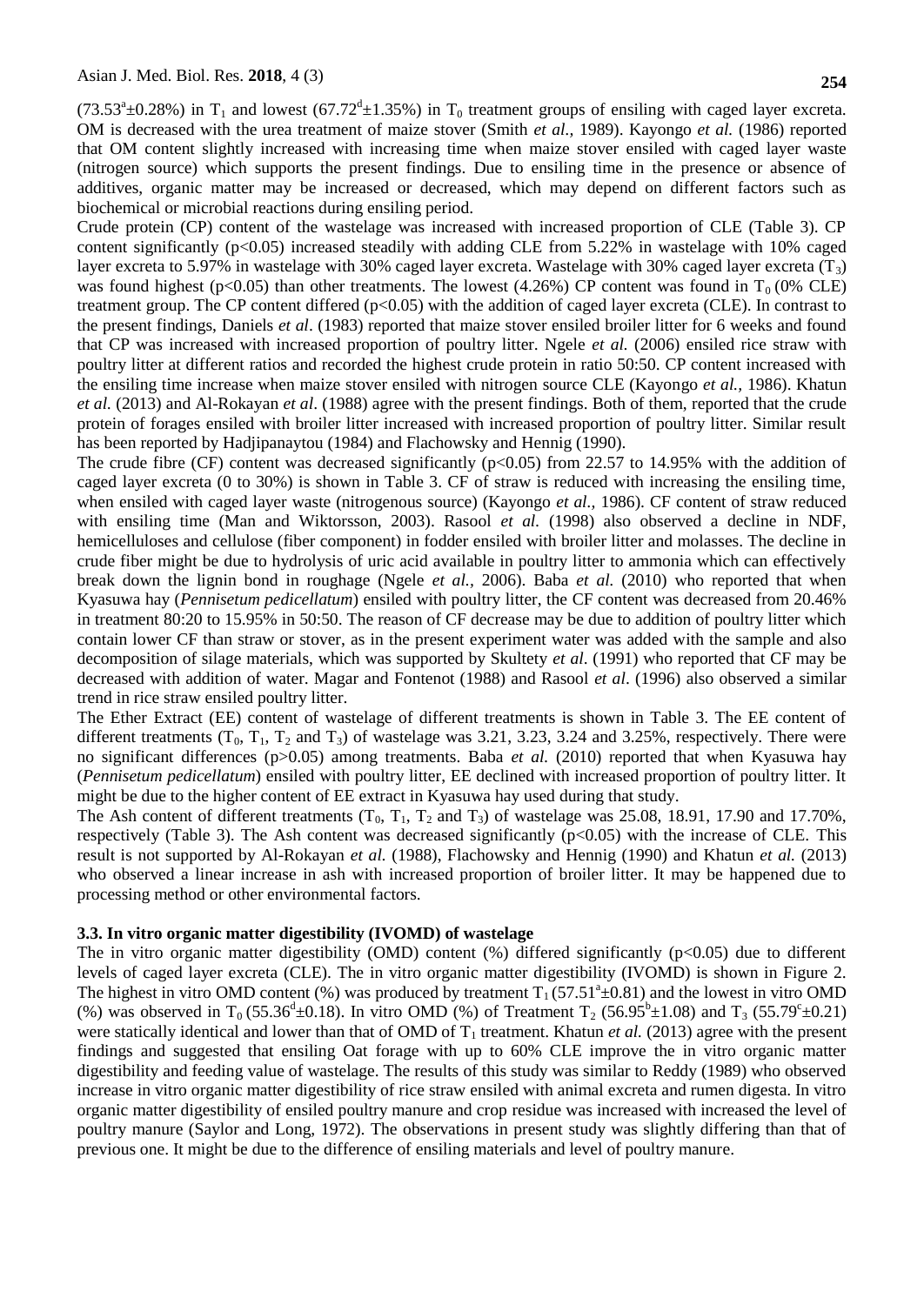#### **3.4. Metabolizable Energy (ME) content of wastelage**

Metabolizable energy content of wastelage is shown in Figure 3. The values for metabolizable energy (ME) content (MJ/kg DM) of wastelage was differed significantly ( $p<0.05$ ) among the treatment. The highest ME was produced by treatment T<sub>1</sub> (8.12<sup>a</sup>±0.30 MJ/Kg DM) which was statistically identical to T<sub>2</sub> (8.06<sup>ab</sup>±0.20 MJ/Kg DM) but higher than that of T<sub>3</sub> (7.84° $\pm$ 0.04 MJ/Kg DM) treatment. The lowest ME was produced by control treatment (7.65<sup>d</sup>±0.16 MJ/Kg DM). Similar trend was also reported by Ali *et al.* (1994), who indicated that in vitro DM digestibility and ME were increased in treated compared with untreated stover after ensiling. Khatun *et al.* (2013) also stated almost similar findings where in vitro organic matter digestibility and metabolizable energy also increased significantly (p<0.05) with the increase of CLE and maximum value (65.5% and 9.10 MJ/kg DM, respectively) was obtained in wastelage with 40% CLE, which was statistically identical to 60% CLE ensiled with Oat forage.

| <b>Chemical composition</b> | Ingredients              |                   |  |
|-----------------------------|--------------------------|-------------------|--|
| (g/100g DM)                 | <b>Poultry droppings</b> | <b>Rice straw</b> |  |
| DM % (Fresh basis)          | 30                       | 89.31             |  |
| <b>OM</b>                   | 78.87                    | 81.78             |  |
| CP                          | 18.45                    | 03.01             |  |
| CF                          | 11.04                    | 31.84             |  |
| EE                          | 1.89                     | 04.47             |  |
| <b>NFE</b>                  | 51.49                    | 31.77             |  |
| Ash                         | 21.13                    | 18.22             |  |

#### **Table 1. Chemical composition of ingredients used in experiments.**

#### **Table 2. Effect of different treatments on physical properties of wastelage.**

| <b>Parameters</b> | Wastelage with different percentage of caged layer excreta |                  |                 |              |
|-------------------|------------------------------------------------------------|------------------|-----------------|--------------|
|                   |                                                            |                  |                 |              |
| Color             | Light brown                                                | Light Brown      | Light chocolate | <b>Brown</b> |
| Smell             | Straw                                                      | Acceptable smell | Good            | Pungent      |
| Texture           | Hard                                                       | Soft             | Moderate soft   | Very soft    |
| Fungus            | Present                                                    | Absent           | Absent          | Absent       |

 $T_0$  (0% caged layer excreta + 5% molasses + 95% rice straw),  $T_1$  (10% caged layer excreta + 5% molasses + 85% rice straw),  $T_2$  (20% caged layer excreta + 5% molasses + 75% rice straw) and  $T_3$  (30% caged layer excreta + 5% molasses + 65% rice straw).

#### **Table 3. Effects of different level of caged layer excreta on the chemical composition of wastelage.**

| Parameters (%) DM basis  | Wastelage with different percentage of caged layer excreta |                         |                          |                             |
|--------------------------|------------------------------------------------------------|-------------------------|--------------------------|-----------------------------|
|                          | Γo                                                         |                         |                          |                             |
| Dry matter (Fresh basis) | $78.00^a \pm 2.01$                                         | $72.20^b \pm 2.62$      | $60.61^{\circ} \pm 0.30$ | $55.63^{\text{d}} \pm 1.08$ |
| Organic matter           | $67.72^{\mathrm{d}} \pm 1.35$                              | $73.53^a \pm 0.28$      | $70.58^b \pm 0.17$       | $68.99^{\circ} \pm 1.09$    |
| Crude Protein            | $4.26^{\rm d} \pm 0.33$                                    | $5.22^{\circ} \pm 0.57$ | $5.46^b \pm 3.05$        | $5.97^{\rm a} \pm 1.08$     |
| Crude fibre              | $22.57^{\rm a} \pm 0.36$                                   | $17.08^b \pm 0.23$      | $15.50^{\circ} \pm 0.71$ | $14.95^{\text{d}} \pm 3.35$ |
| Ether extract            | $3.21^a \pm 0.69$                                          | $3.23^a \pm 0.72$       | $3.24^a \pm 0.76$        | $3.25^a \pm 0.78$           |
| Ash                      | $25.08^a \pm 3.23$                                         | $18.91^b \pm 2.94$      | $17.90^{\circ} \pm 0.63$ | $17.70^{\circ} \pm 0.33$    |

 $T_0$  (0% caged layer excreta + 5% molasses + 95% rice straw),  $T_1$  (10% caged layer excreta + 5% molasses + 85% rice straw),  $T_2$  (20% caged layer excreta + 5% molasses + 75% rice straw) and  $T_3$  (30% caged layer excreta + 5% molasses + 65% rice straw). <sup>a, b, c, d</sup> values in the same row with different superscripts differ significantly (p<0.05) among treatments.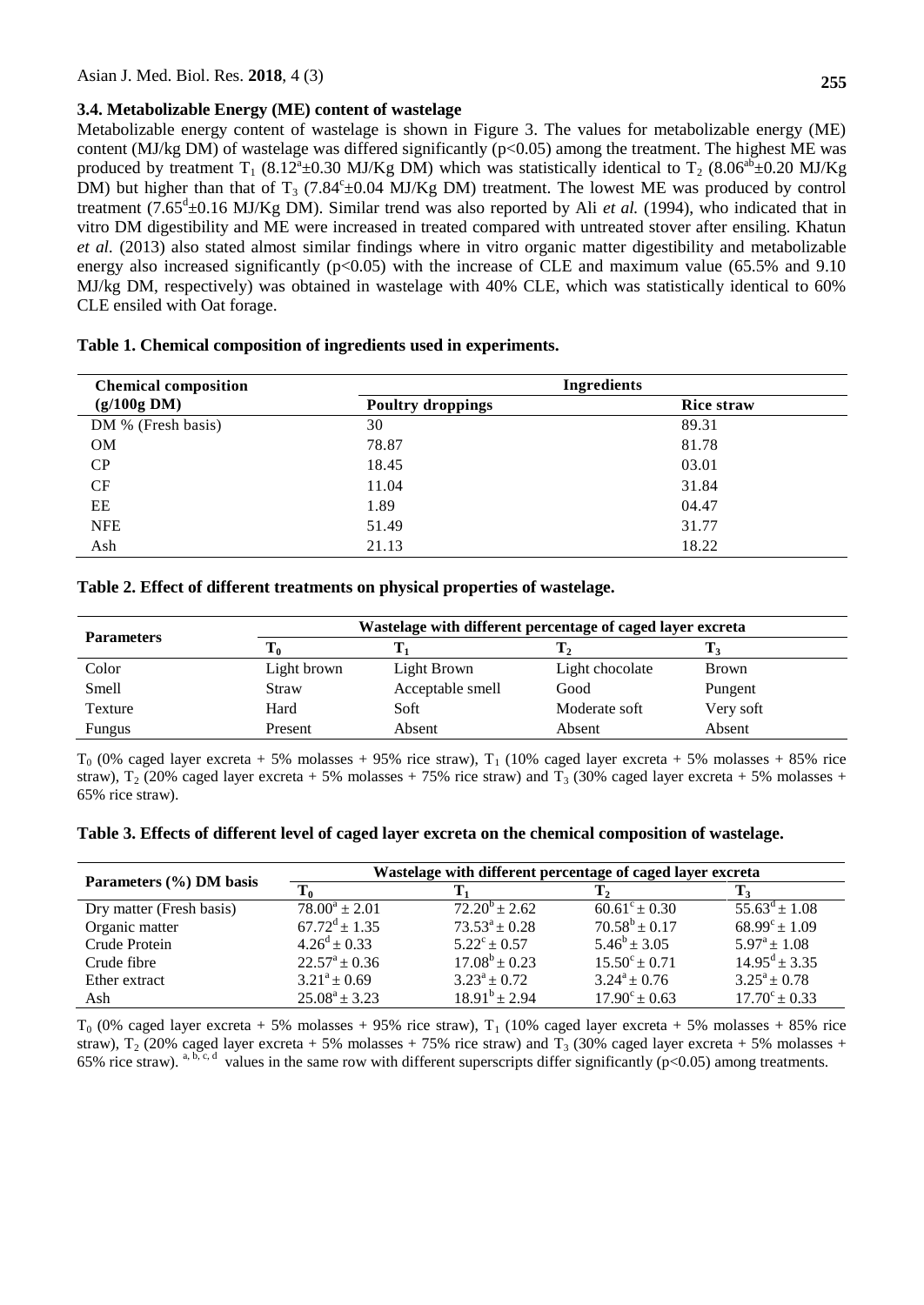

**Figure 1. P<sup>H</sup> values of different wastelages with different level of CLE and rice straw where, T<sup>0</sup> (0% caged layer excreta + 5% molasses + 95% rice straw), T<sup>1</sup> (10% caged layer excreta + 5% molasses + 85%**  rice straw),  $T_2$  (20% caged layer excreta + 5% molasses + 75% rice straw) and  $T_3$  (30% caged layer **excreta** + 5% molasses  $\frac{1}{2}$  65% rice straw). Bar represents mean±SE. <sup>a, b, c, d</sup> values in the same row with **different superscripts differ significantly (p<0.05) among treatments.**



**Figure 2. In vitro organic matter digestibility (%) of wastelage with different level of caged layer excreta and rice straw where, T<sub>0</sub> (0% caged layer excreta + 5% molasses + 95% rice straw), T<sub>1</sub> (10% caged layer excreta + 5% molasses + 85% rice straw), T<sup>2</sup> (20% caged layer excreta + 5% molasses + 75% rice straw)**  and T<sub>3</sub> (30% caged layer excreta + 5% molasses +  $65\%$  rice straw). Bar represents mean $\pm$ SE. <sup>a, b, c, d</sup> **values in the same row with different superscripts differ significantly (p<0.05) among treatments.**



**Figure 3. Metabolizable Energy content (MJ/Kg DM) of wastelage at different level of cage layer excreta**  and rice straw where,  $T_0$  (0% caged layer excreta + 5% molasses + 95% rice straw),  $T_1$  (10% caged layer **excreta + 5% molasses + 85% rice straw), T<sup>2</sup> (20% caged layer excreta + 5% molasses + 75% rice straw)**  and  $T_3$  (30% caged layer excreta + 5% molasses + 65% rice straw). Bar represents mean  $\pm$  SE. <sup>a, b, c, d</sup> **values in the same row with different superscripts differ significantly (p<0.05) among treatments.**

#### **4. Conclusions**

The use of poultry droppings as a feed ingredient for livestock may be a convenient option of proper recycling of poultry droppings as well as reduce wastes and environmental pollution and also provide inexpensive feed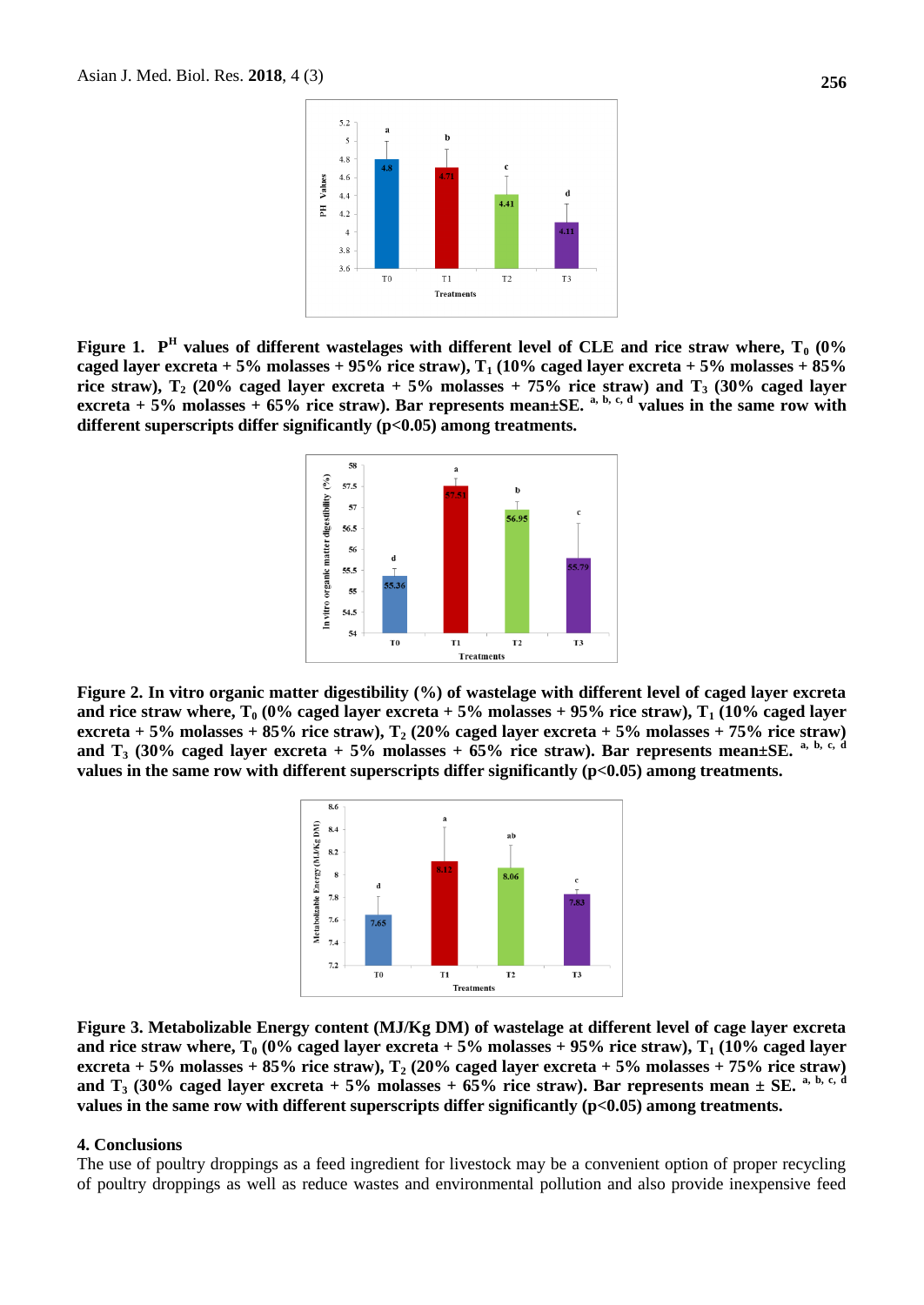components for ruminants. The addition of caged layer excreta (CLE) and ensiling time helps to improve the nutritive value, physical quality and preservation capacity of rice straw. Rice straw can be ensiled with up to 20% CLE and 5% molasses to improve the feeding values of wastelage highly acceptable for cattle feeding. Further investigation is needed with in-vivo feeding trial to justify the present findings.

#### **Conflict of interest**

None to declare.

#### **References**

- Ali I, JP Fontenot and VG Allen, l994. Fermentation characteristics, chemical changes and in vitro dry matter digestibility of corn stover treated with different sources of nitrogen (small silo study). J. P. Vet., l4: 185- 193.
- Al-Rokayan SA, Z Naseer and SM Chaudhry, 1988. Nutritional quality and digestibility of sorghum-broiler litter silages. Anim. Feed Sci. Tech., 75: 65-73.
- AOAC (Association of Official Analytical Chemists), 2004. Official Methods of Analysis (17<sup>th</sup> Edn.). Washington, DC, pp. 1-34.
- Baba M, T Uba and AR Halim, 2010. Nutritive value of Kyasuwa hay (*Pennisetum pedicellatum*) ensiled with poultry litter at varying proportions. Research J. Anim. Sci., 4: 117-120.
- Bhattacharya AN and JC Taylor, 1975. Recycling animal waste as a feedstuff. J. Anim. Sci., 41: 1438-1457.
- Cooper DP, RD Goodrich and JC Meiske, 1974. Soybean meal, urea and chicken manure as protein sources for growing beef calves*.* J. Anim. Sci., 39: 997 (Abstr.).
- Daniels LB, MJ Smith, OT Stallcup and JM Rakes, 1983. Nutritive value of ensiled broiler litter for cattle. Anim. Feed Sci. Technol., 8: 19-24.
- Douglas RB, 1990. Studies on the utilization potential of alternative feed ingredients in livestock production. J. Anim. Prod., 12: 345-348.
- El-Sabban FF, JW Bratzler, TA Long, DEH Frear and RF Gentry, 1970. Value of processed poultry waste as a feed for ruminants*.* J. Anim. Sci., 31: 107-111.
- Flachowsky G and A Hennig, 1990. Composition and digestibility of untreated and chemically treated animal excreta for ruminants- A review. Biol. Waste., 3l: 17-36.
- Fontenot JP, 1990. Assessing animal-waste feeding: nutritional guideline and safety consideration. Anim. Nutr. Health., 37: 12-15.
- Fontenot JP, KEJ Webb, BW Harmon, RE Tucker and WEC Moore, l97l. Studies of processing, nutritional value and portability of broiler litter for ruminants. Proc. Intern. Symp. on Livestock Wastes., ASAE, St. Joseph, MI, pp. 301.
- Goering HK and LW Smith, 1977. Composition of the corn plant ensiled with excreta or nitrogen supplements and its effect on growing weathers. J. Anim. Sci., 44: 452 (Abstr.).
- Hadjipanayiotou M, 1982. Laboratory evaluation of ensiled poultry litter. Animal production., 35: 157-161.
- Hadjipanayiotou M, 1984. The use of poultry litter as ruminant feed in Cyprus. World Animal Review., 49: 32- 38.
- Harmon BW, JP Fontenot and KEJ Webb, 1975. Ensiled broiler litter and corn forage. II. Digestibility, nitrogen utilization and palatability by sheep. J. Anim. Sci., 40: 156-160.
- Harvey RWJW, MH Spears, Poore and JH Smith, 1996. Broiler and turkey litter as protein supplements for growing cattle. North Carolina Agricultural Res. Service Tech., 308: 78-82.
- Hiep NV and NV Man, 2003. Dairy cattle feed from stover derived from mature and immature maize crops in small holder crop-livestock production system in Vietnam. University of Agriculture and Forestry, Thu Duc, Ho Chi Minh city, Vietnam. manmy@hcm.vnn.vn
- Jayasuriya MCN and GR Pearce, 1983. The effect of urease enzyme on treatment time and the nutritive value of straw treated with ammonia as urea. J. Anim. Feed. Sci. Technol., 6: 123-131.
- Kayongo SB, MM Wanyoike, PN Nayaga, T Maitho and PN Mbugua, 1986. Caged layer waste as nitrogen source in crop- residue utilization. Department of Animal Production, Faculty of Veterinary Medicine, University of Nairobi, Nairobi, Kenya.
- Khatun H, RI Khan and M Moniruzzaman, 2013. Preparation of wastelage with poultry droppings and oat forage (*Avena sativa*) as a feed for cattle. J. Environ. Sci. & Natural Resources., 6: 233-237.
- Magar SM and JP Fontenot, 1988. Nutritional value of ensiled deep pit caged layer waste-corn forage mixtures. Virginia Technical Livestock Research, Report No 7, Blacksburg, pp. 133-136.